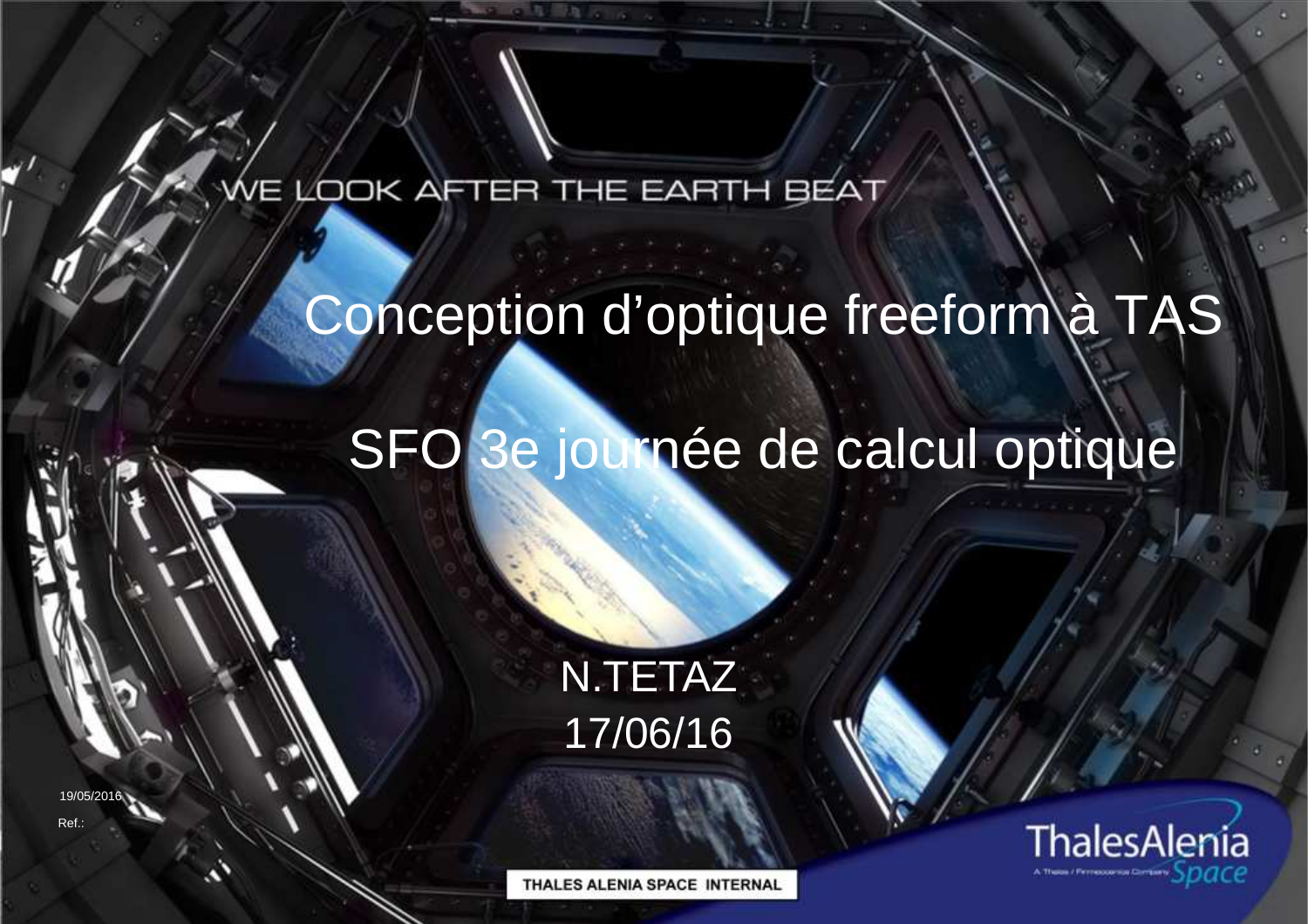# Freeform definition

19/05/2016

- What is a freeform surface ?
	- In the past, "simple" toroidal surface are considered as freeform,
	- \*\* Today the label freeform is applied to rotationally non-symmetric polynomial aspheres.

**Freeform**



**Classical Asphere**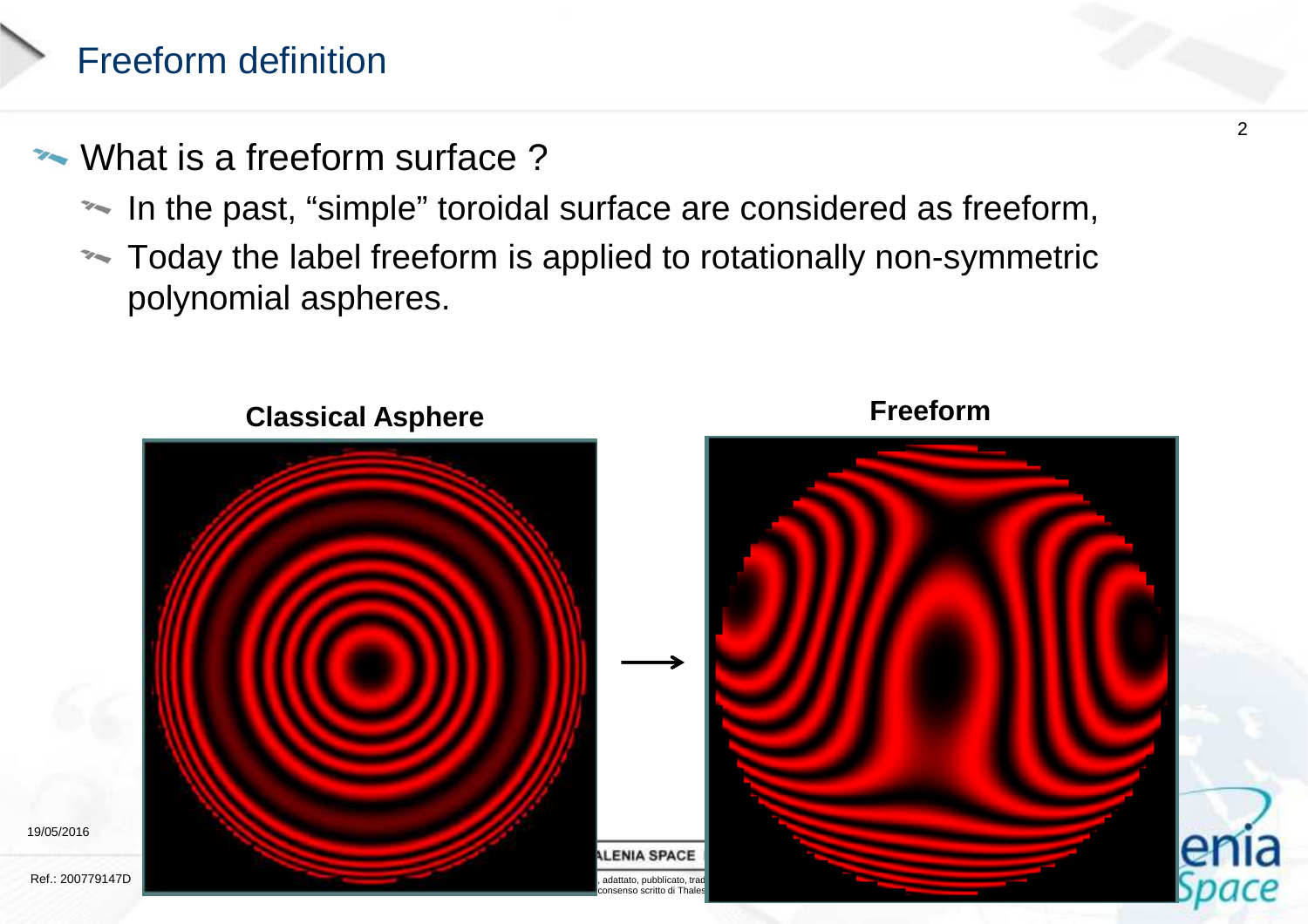#### Freeform a new approach

- **Freeform optics shall not be considered as a « super aspheric »**
- The best way to design a freeform seems not to convert an aspheric to freeform.
- **Figure 1.5 Freeform optics shall be considered as a new possible way to verturally** obtain unobscured, high quality reflective optics.
	- Indeed with classical optics, the only way to create an unobscured telescope corrected on-axis and over the field, is to work off-axis using a biased field of view and/or a pupil offset.
	- Freeform enables exploring another way: tilting (and/or decentering) mirrors. This is impossible without freeform surfaces. Tilting a classical aspheric mirror generates an unacceptable field asymmetric coma aberration

THALES ALENIA SPACE INTERNAL



3

19/05/2016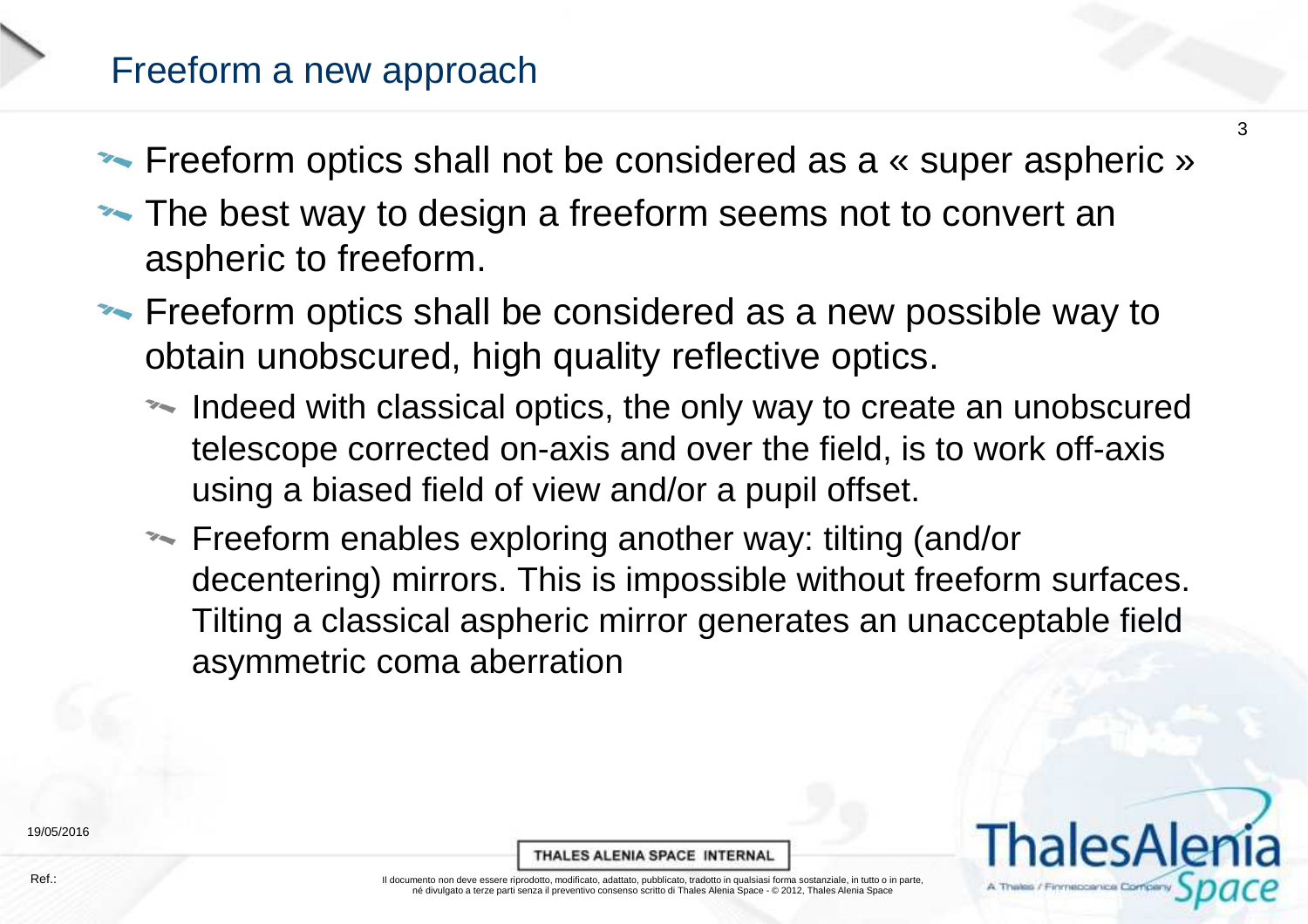### Freeform a new approach

Freeform optics shall be seen as a new way to design an unobscured telescope corrected on axis and across the effective FFOV.



4

19/05/2016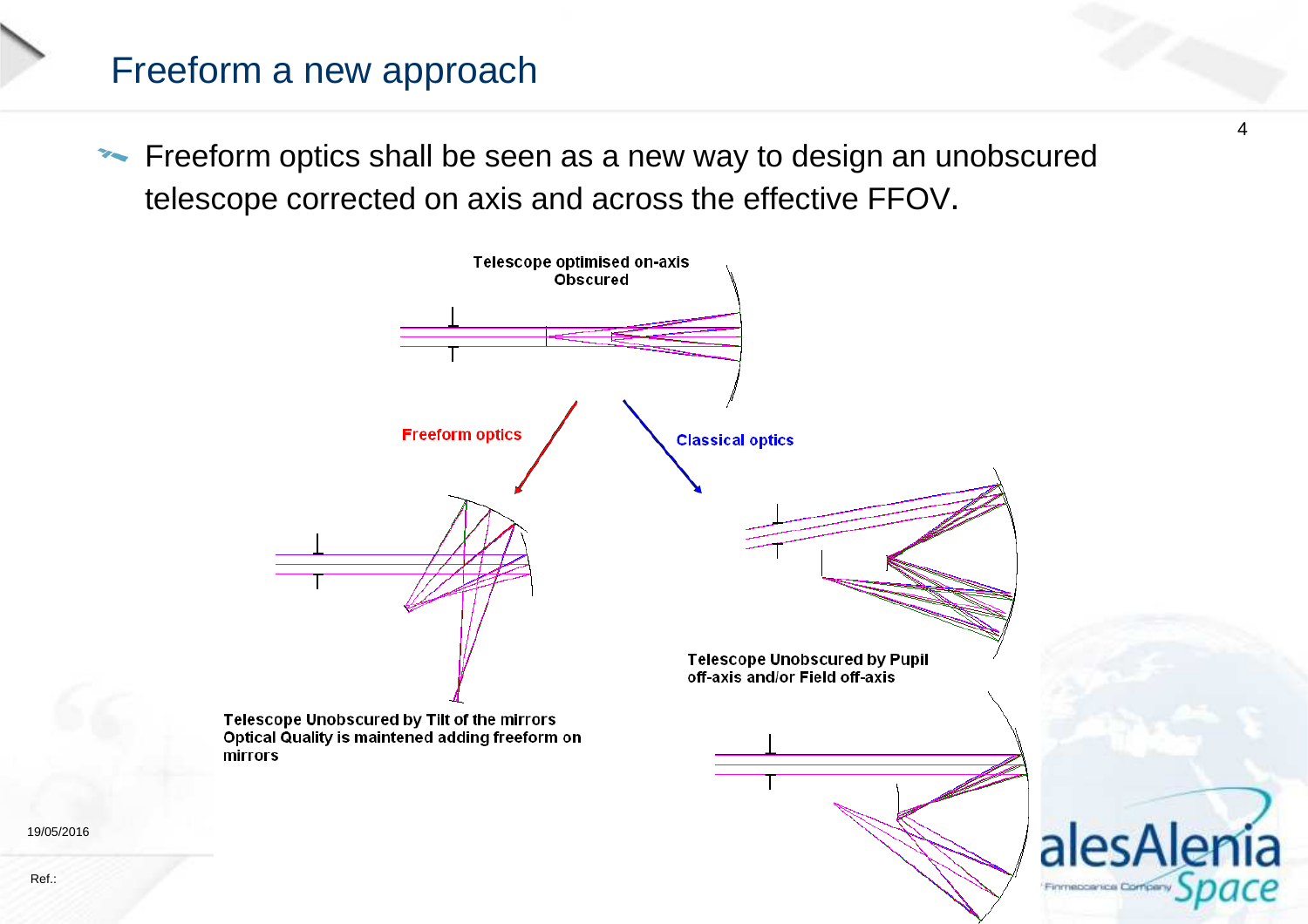### How designing freeform optics

**Thales Alenia Space has acquired experience in design of freeform surfaces** represented by Zernike polynomials.

$$
z = \frac{c\rho^2}{1 + \sqrt{1 - (1 + k)c^2 p^2}} + \sum_{j=1}^{n} C_j Z_j
$$

The theory of aberrations for freefrom optical design is based on Nodal<br>Aberration Theory (NAT), which is still an active subject of study Aberration Theory (NAT), which is still an active subject of study.

Freeform optical designs made by TAS are based on an effective empirical method developed at the University of Rochester guided by new and unique insights into the intrinsic aberrations field structures for these designs forms.

19/05/2016

THALES ALENIA SPACE INTERNAL



5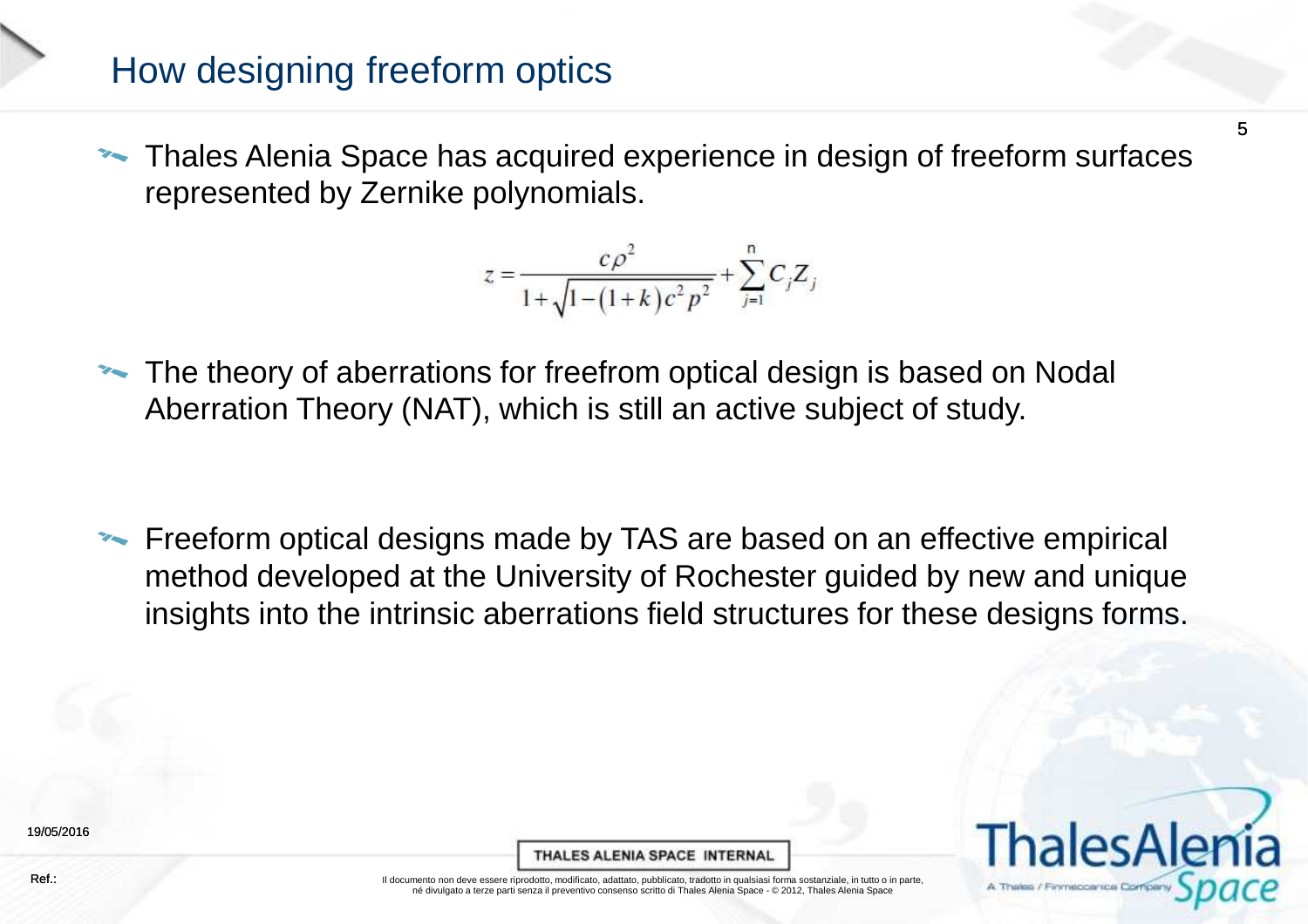### How designing freeform optics

Used method (developped by University of Rochester) :

- \* Optimisation of the on-axis design
- Tilt of the mirrors => add coma and astigmatism $\overline{\mathcal{L}}$
- $\mathcal{L}_{\mathcal{F}_{\mathcal{M}}}$ Reduction of coma and astigmatism added by the tilt, thanks to freeform mirror



6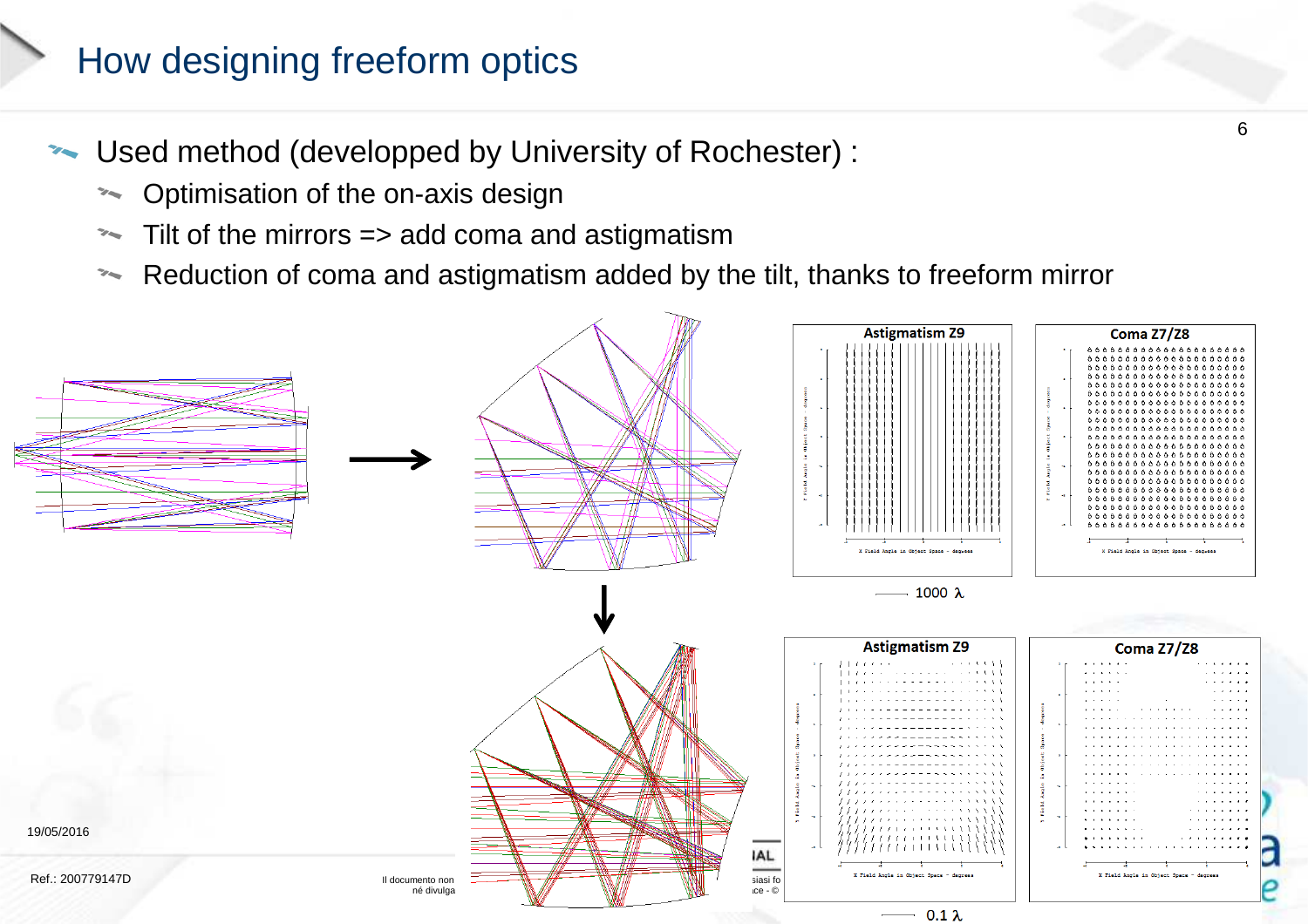# Interest of freeform optics for space mission

#### **Freeform optics could be used to:**

- Increase FoV and/or
- Reduce instrument volume and/or
- **Reduce distorsion and/or**
- **Increase image quality**

**TAS** systematically investingates freeform solutions for new optical designs taking into account available control/manufacturingconstraints

Ref.: 200779147D

THALES ALENIA SPACE INTERNAL



7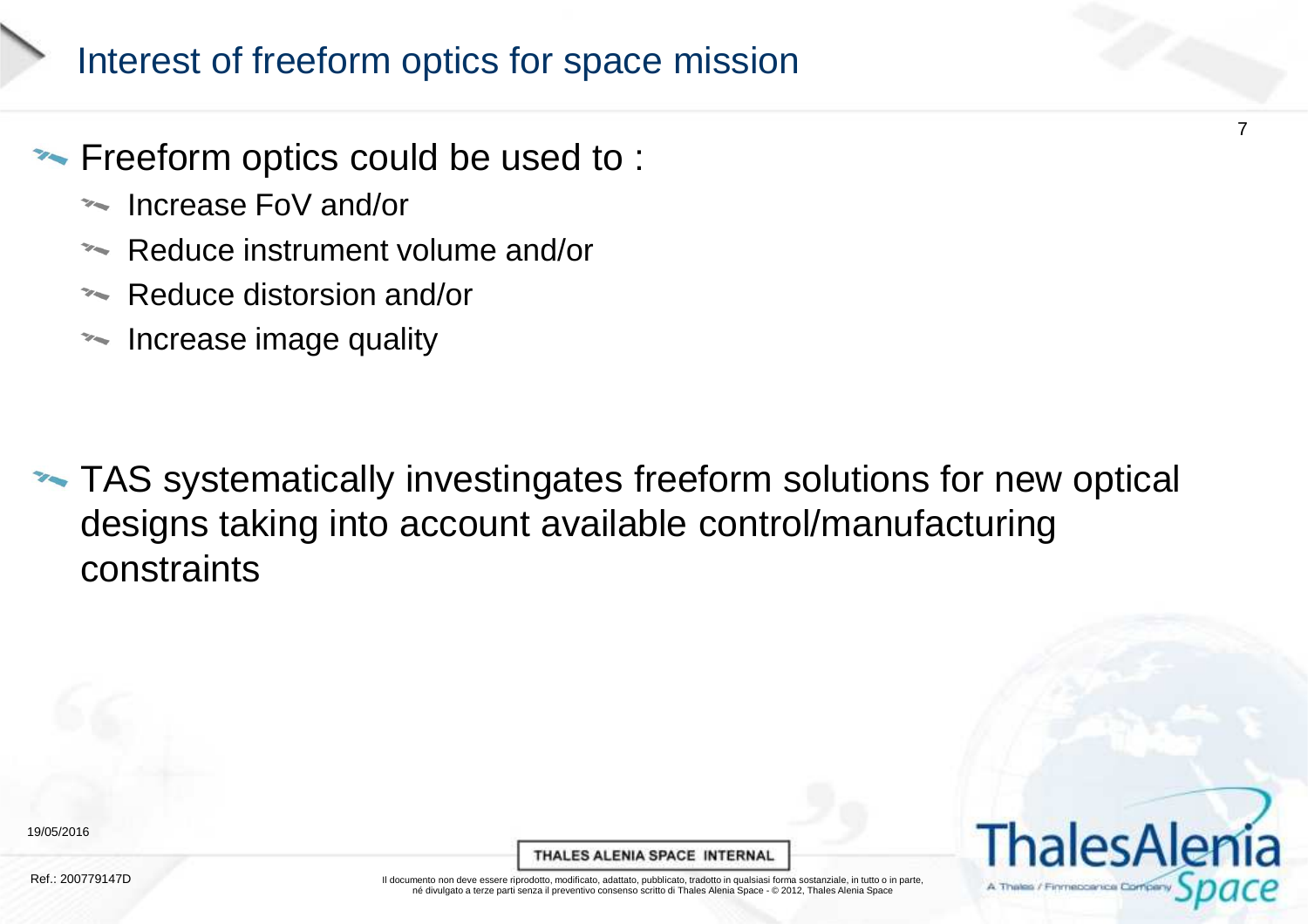## Gain on volume

Ex : Offner spectrometer (Magnification  $\frac{1}{2}$ , NA=0.1) **Strongly reduced volume with similar MTF** 

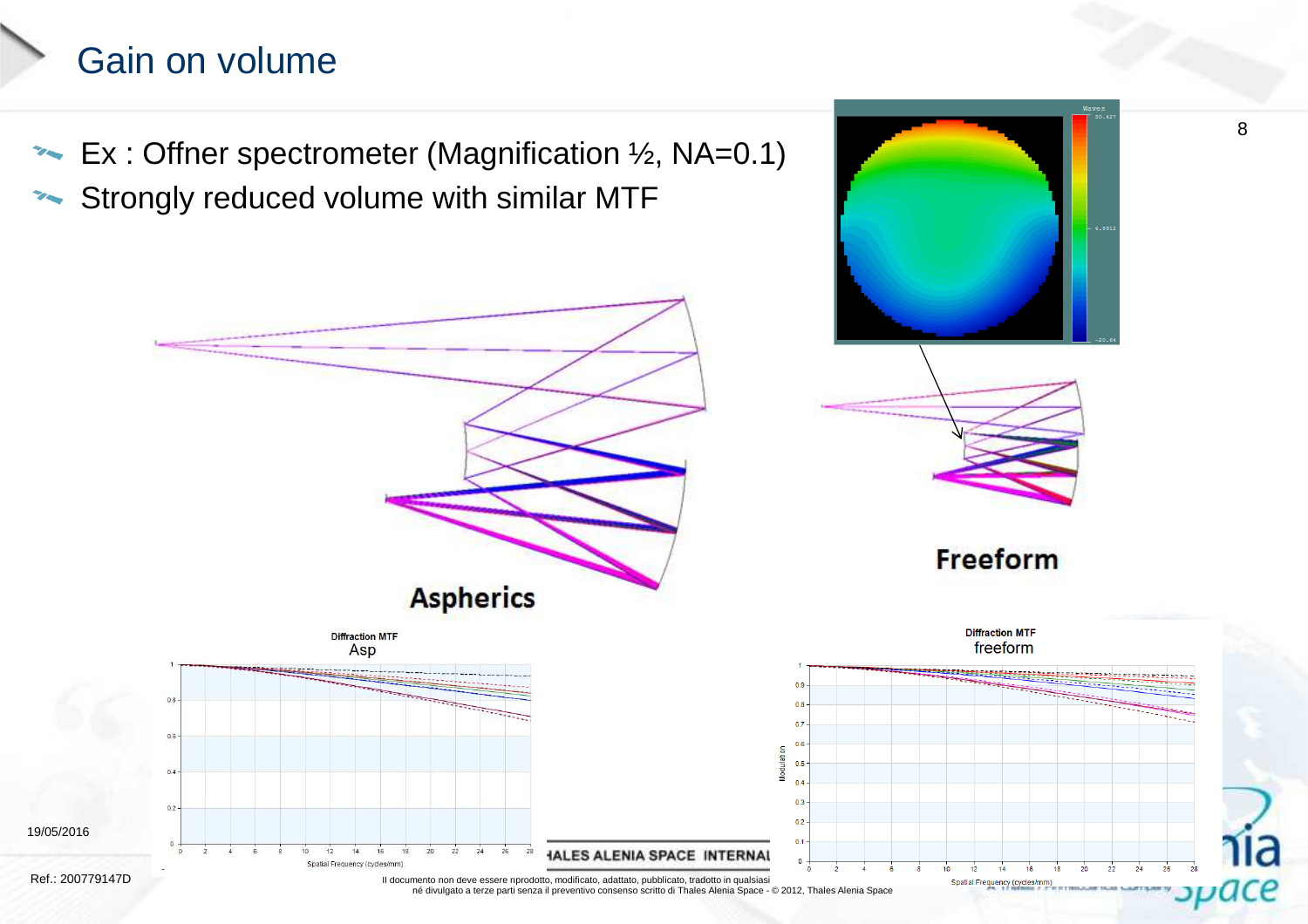## Gain on distortion

- Ex : Image of a slit through a collimator
- In spectrometer distortion of the slit (called « smile ») should be minimized
- Freeform solution has same number of mirrors, same volume and same<br>mass\_but « smile » is strepaly reduced : mass, but « smile » is strongly reduced : Patent Pending
	- Classical aspheric design : distortion « smile » 200um
	- **Example 3 Freeform design : « smile » <1um**



- Image of the slit with freeform collimator
	- Image of the slit with classical collimator

THALES ALENIA SPACE INTERNAL



Ref.: 200779147D

19/05/2016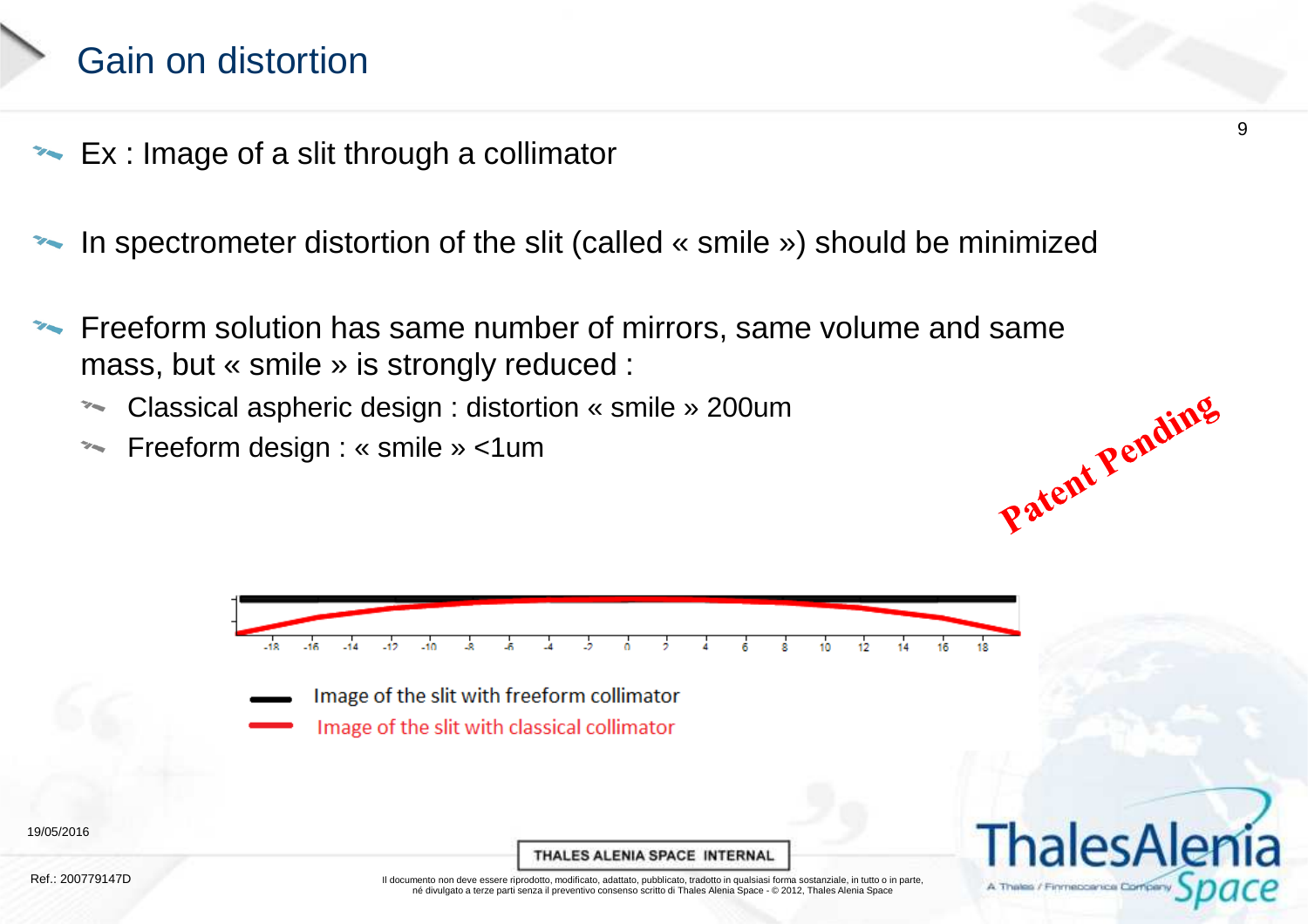## Gain on FoV

**Ex: Large FoV Korsch telescope** 

Patent Pending

- TAS is curently patenting an unobscured Korsch with FoV <6°**TEMPERA**
- Freeforms enabling to increase FoV, to unobsured Korsch design and to avoid machining central hole in primary mirror.



19/05/2016

THALES ALENIA SPACE INTERNAL



Ref.: 200779147D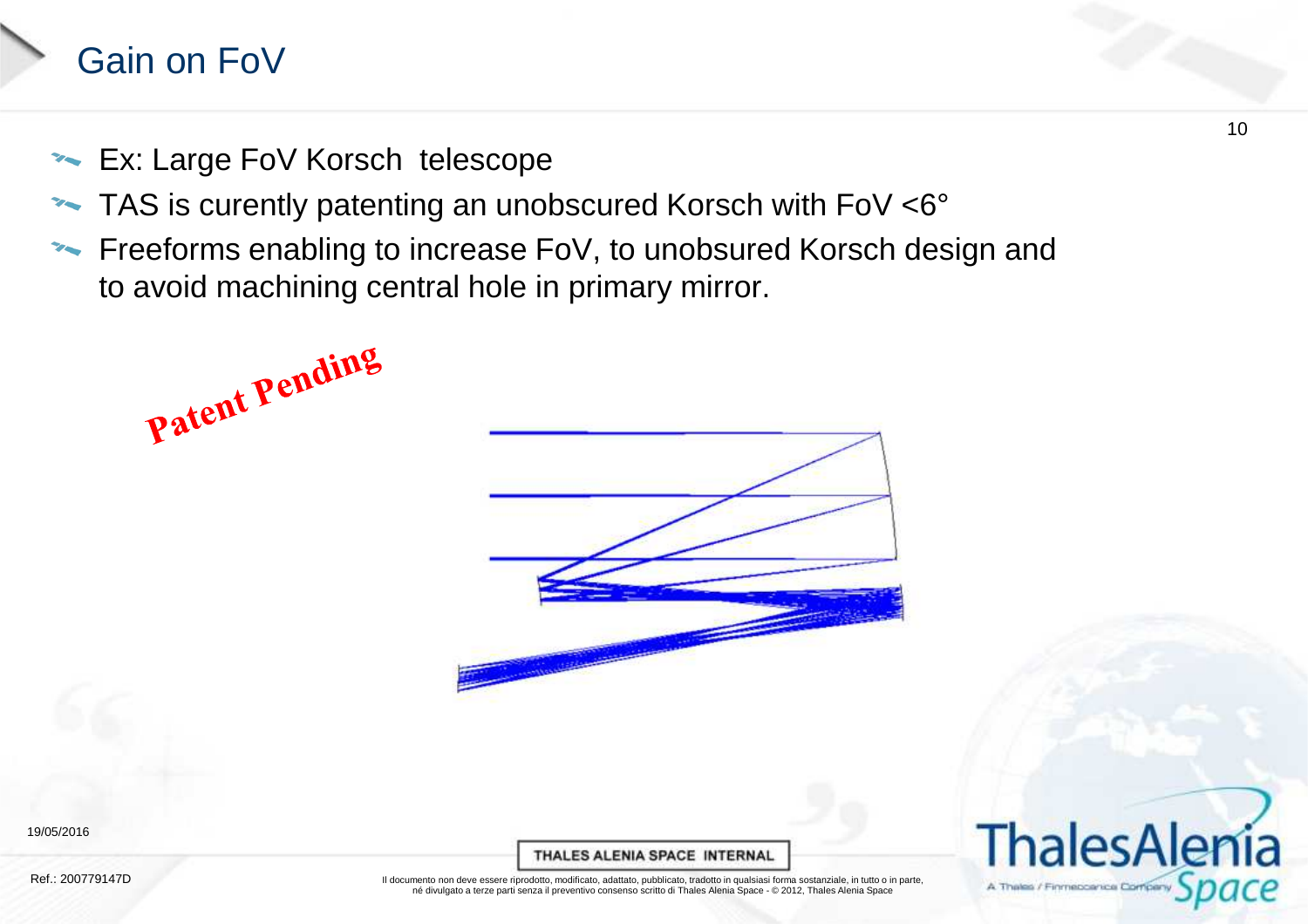# Gain on FoV

- **Freeforms enable to double FoV (linear FoV : 3°->6°)**
- **WALU DEPERITED STANDARY STANDARY STANDARY STANDARY STANDARY STANDARY STANDARY STANDARY STANDARY STANDARY STANDARY STANDARY STANDARY STANDARY STANDARY STANDARY STANDARY STANDARY STANDARY STANDARY STANDARY STANDARY STANDARY** 
	- Setter MTF and radiometry
	- **Example Straylight**



11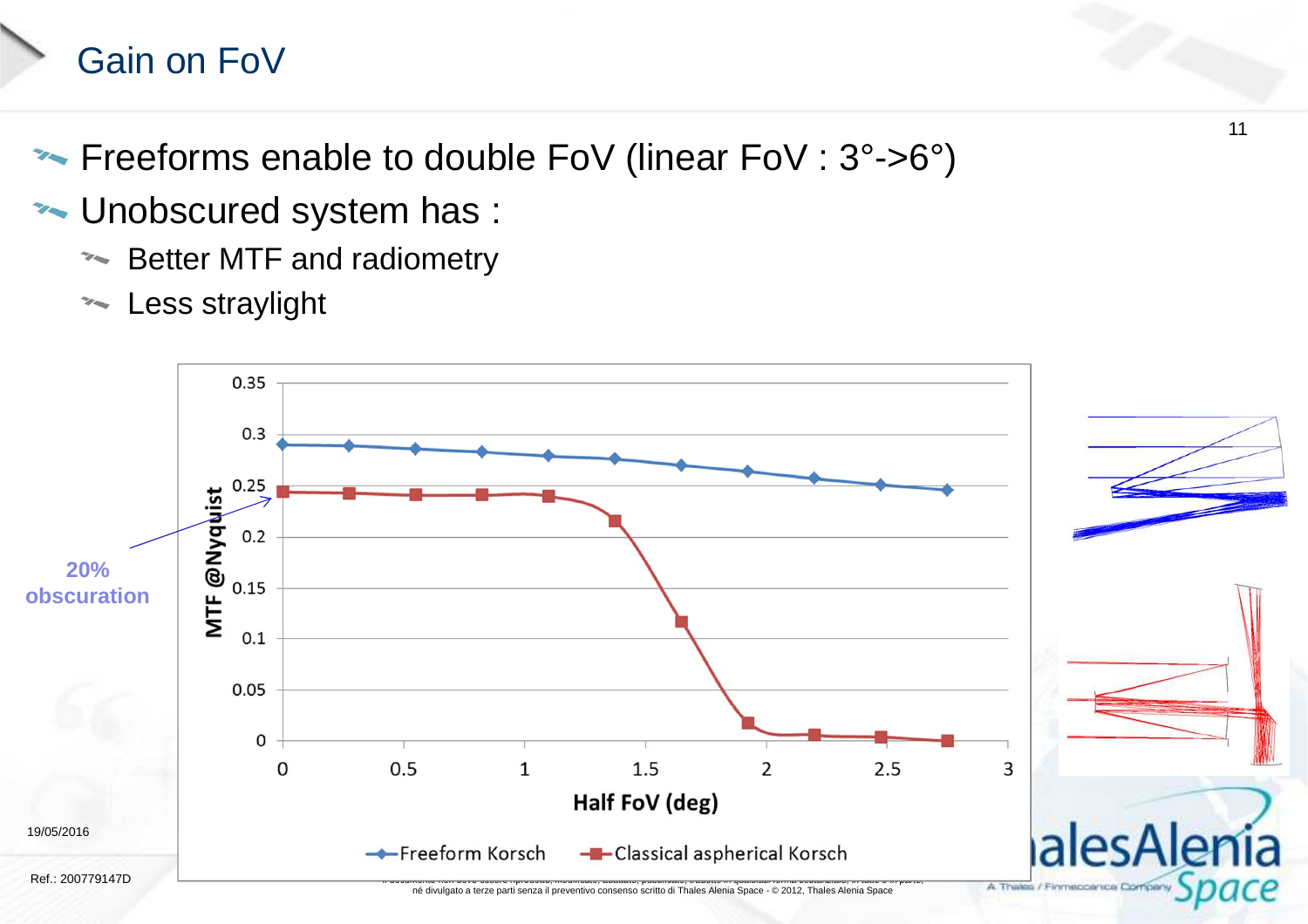## Gain on FoV

### **Example 2-3 Possible applications**

- For large FoV applications, use of one instrument instead of two
- Unobscured Korsch could be used in stringent straylight requirementsapplications

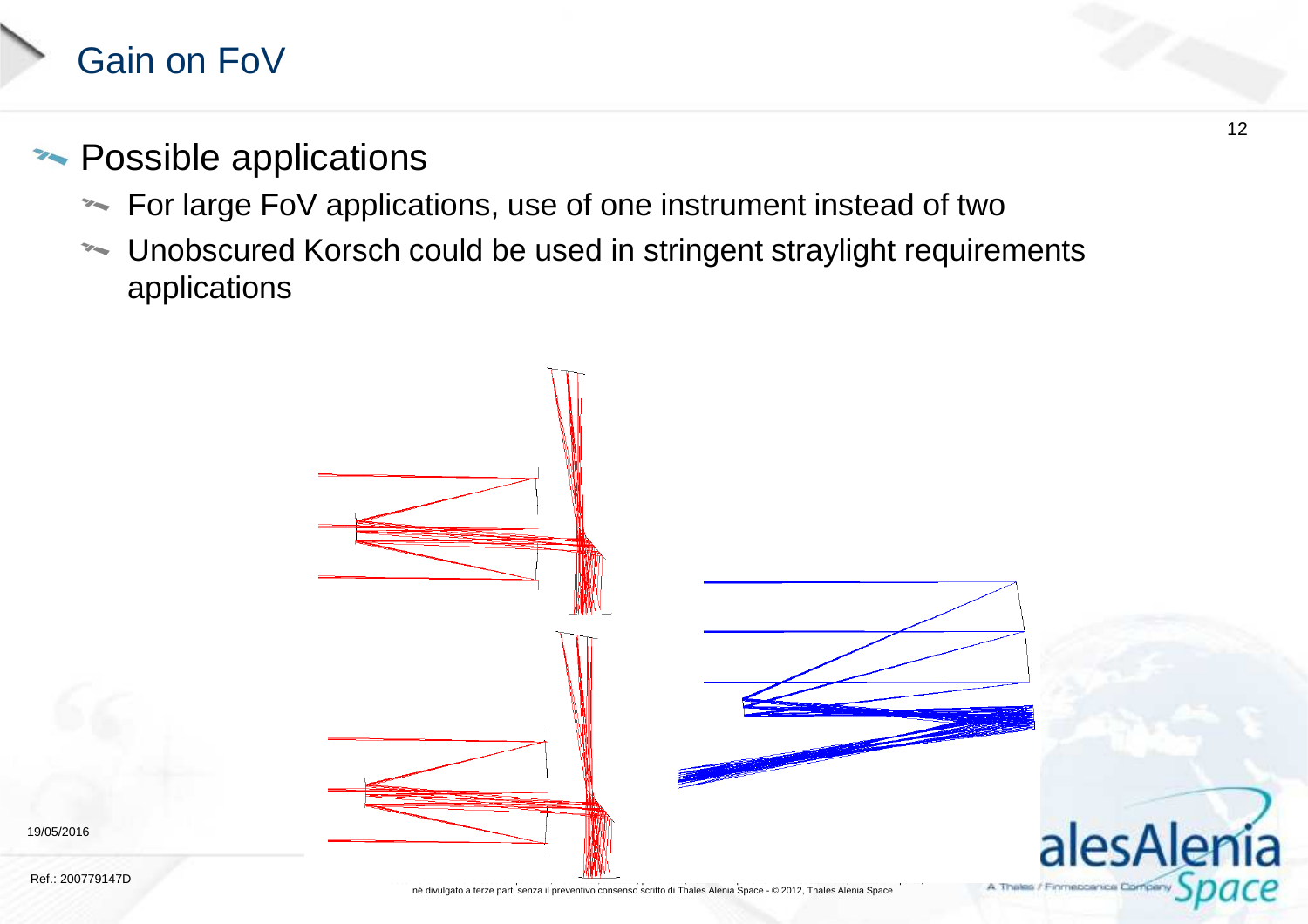## Tools developed in TAS

- During design phase it is difficult to estimate freeform mirror manufacturing<br>difficulty difficulty
- TAS developed tools to estimate freeform difficulty and feasabilty
	- **Delta-sag and slope between freeform and best sphere**
	- Calculation of CGH needed to measure freeform
- However TAS needs from manufacturers
	- \*\* Criterias for estimating manufacturing difficulties
	- **Amplitude of these criterias**
	- **Explanation of manufacturing and control process** 
		- Needs of transitional CGH ?...  $\overline{\mathcal{L}}$